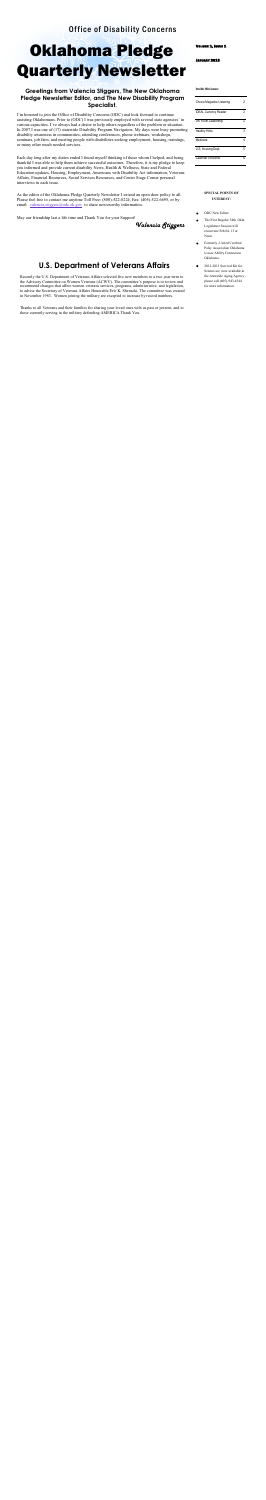With just a few simple steps you can begin enjoying a good book or a favorite magazine of your choice using a digital talking-book player (audio recordings). (CML) is a non-profit organization created by LuEsther T. Mertz in 1962, and collaboration with The National Library Services for the Blind and Physically Handicapped, Library of Congress provides free digital talking-book players. Offering people with impaired disabilities or physical disabilities an opportunity to magazines and journals as able body people. To sign-up for a free subscription go to [ww.choicemagazinelistening.org,](http://www.choicemagazinelistening.org/) and download an application for the digital talking-book player.

All applicants must be at least 18 years old, and must be signed by a certifying agent for his/her disability. Please mail completed applications to Oklahoma Library for the Blind, Physically Handicapped, 300 N.E. 18th St., Oklahoma City, OK 73105. (CML) proudly serving communities for 51 years (1962—2013) with over 100 selections to choose from. Happy Listening!

Spread the word The Oklahoma Development Disabilities Council is sponsoring "Youth Leadership Forum June 11-15, 2013". Open to high school juniors and seniors with a disability that displays leadership qualities in their community may apply. (YLF) participants will take part in various discussion on leadership topics such as advocacy, goals, disability awareness, volunteering, group activities, meet legislators, and a host of other inspiring dialogue. If interested in participating in this grand event, please download an application [www.okddc.ok.gov/about ylf.html,](http://www.okddc.ok.gov/about_ylf.html) mail to (ODDC) Att:: YLF, 2401 N.W. 23rd St., Suite: 74, OKC, OK 73107

## **Choice Magazine Listening**

*"Treasurer of the United* 

*States Rosie Rios* 

*applauded the Department* 

*of Education's role in the* 

*app's development"*

Page 2 Volume 1, Issue 1

## **U.S. Department of Education Announces New App to Identify Currency**

Counting money just got easier thanks to U. S. Department of Education and U. S. Treasury implementing the new "IDEAL Currency Identifier"; which is a free downloadable application to assist blind or visually impaired individuals with U.S. denomination available on various mobile devices. The IDEAL Currency Identifier works using an advanced image recognition technology to read a note and, in seconds it gives an audible response of U.S. denomination.

The IDEAL Currency Identifier was created by three companies and with a grant provided by the Department of Education's National Institute on Disability and Rehabilitation Research (NIDRR) an integral part of the Office of Special Education and Rehabilitative Services. To learn more visit [www.moneyfactory.gov/](http://www.moneyfactory.gov) Press Release dated October 9, 2012





#### "Follow Me to Choice Magazine Listening"

OK' 2013 Youth Leadership Forum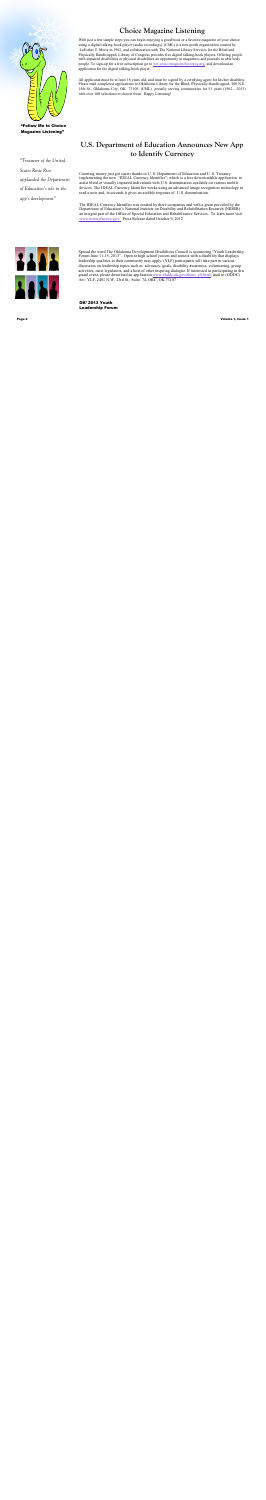It's that time again another New Year! - January 2013 when most people re-evaluate and make New Year resolutions to improve health, nutrition, lifestyles, join fitness programs, change careers or build better relationships. According to the National Institutes of Health "a new study states that people who exercise just a little may have health benefits adding years to their life for more information go to [www.nih.gov/researchmatters/december2012/12032012exercise.htm.](http://www.nih.gov/researchmatters/december2012/12032012exercise.htm) Other health topics and links maybe available for viewing.

Fun Fact: Who invented the electric wheelchair? George Kline gets the credit, who worked for the National Research Council of Canada. He wanted to help the World War II injured Veterans.

> May 2012 The Metropolitan Fair Housing Council of Oklahoma, Inc. received a Fair Housing Initiative Program Grant totaling \$324,800 from the United States Department of Housing and Urban Development. (HUD's) efforts will help Oklahoma statewide address housing discriminations, ensure Fair Housing Act compliance, renter rights, foreclosure prevention, and loss mitigation. 99 fair housing facilities in 35 states received grants. To learn more visit [www.metrofairhousing.org](http://www.metrofairhousing.org)

## **Healthy Hints**

Happy New Year ! Happy New Year ! Happy New Year!

## **Metro Fair Housing Council of Oklahoma, Inc.**

MedPac is looking out for many Americans who receives Medicare health benefits and services. MedPAC is an independent Congressional agency created by the Balanced Budge Act of 1997 composed of (17) members from various backgrounds. They are appointed to serve three years and can be renewed by the Comptroller General. Their primary purpose is to inform the United States Congress on system problems and concerns to address the Medicare program.

MedPAC members review access to care, quality of care provided, payments to Medicare participating vendors, and work with congressional staff members, health care researchers, health care providers, and beneficiary advocates.





*Norman Vincent Peale*



Oklahoma Pledge Quarterly Newsletter Page 3

## **Medicare Payment Advisory Commission (MedPAC)**

"Home Sweet Home"

"B -Fit B-Healthy"